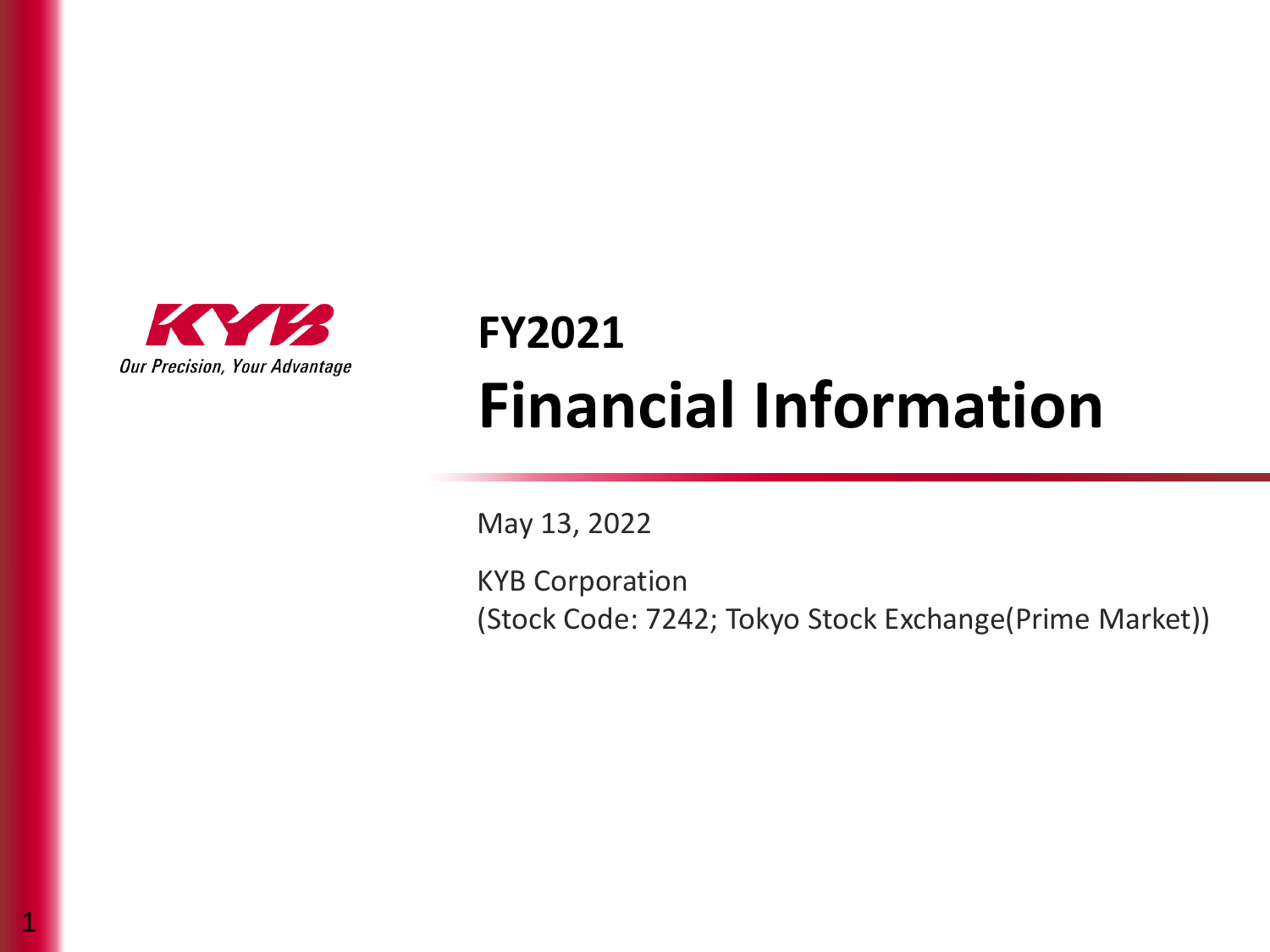

#### **FY2021 Performance Overview**

- ✓ **Major increase in sales and profit over the previous year (record high profit)**
	- $-$  Net sales increased 18% over the previous year with the recovery of the market from the COVID-19 situation
	- $-$  Despite the impact of the sudden jump in material costs, cost improvements and fixed cost reductions contributed to an increase in segment profits
	- $-$  We repaid over 30 billion yen in interest-bearing debt, restoring a sound financial condition
	- Dividends per share increased 15 yen from the planned 45 yen, and the annual dividend reached 105 yen

#### **FY2022 Forecast**

- ✓ **Increase in net sales and segment profits is forecasted year-on-year**
	- $-$  Despite the impact of the Russia-Ukraine situation, we forecast an increase in segment profits due to continuing cost improvements and efforts on the sales side
	- Dividends are planned for 120 yen per share, increase 15 yen compared to FY2021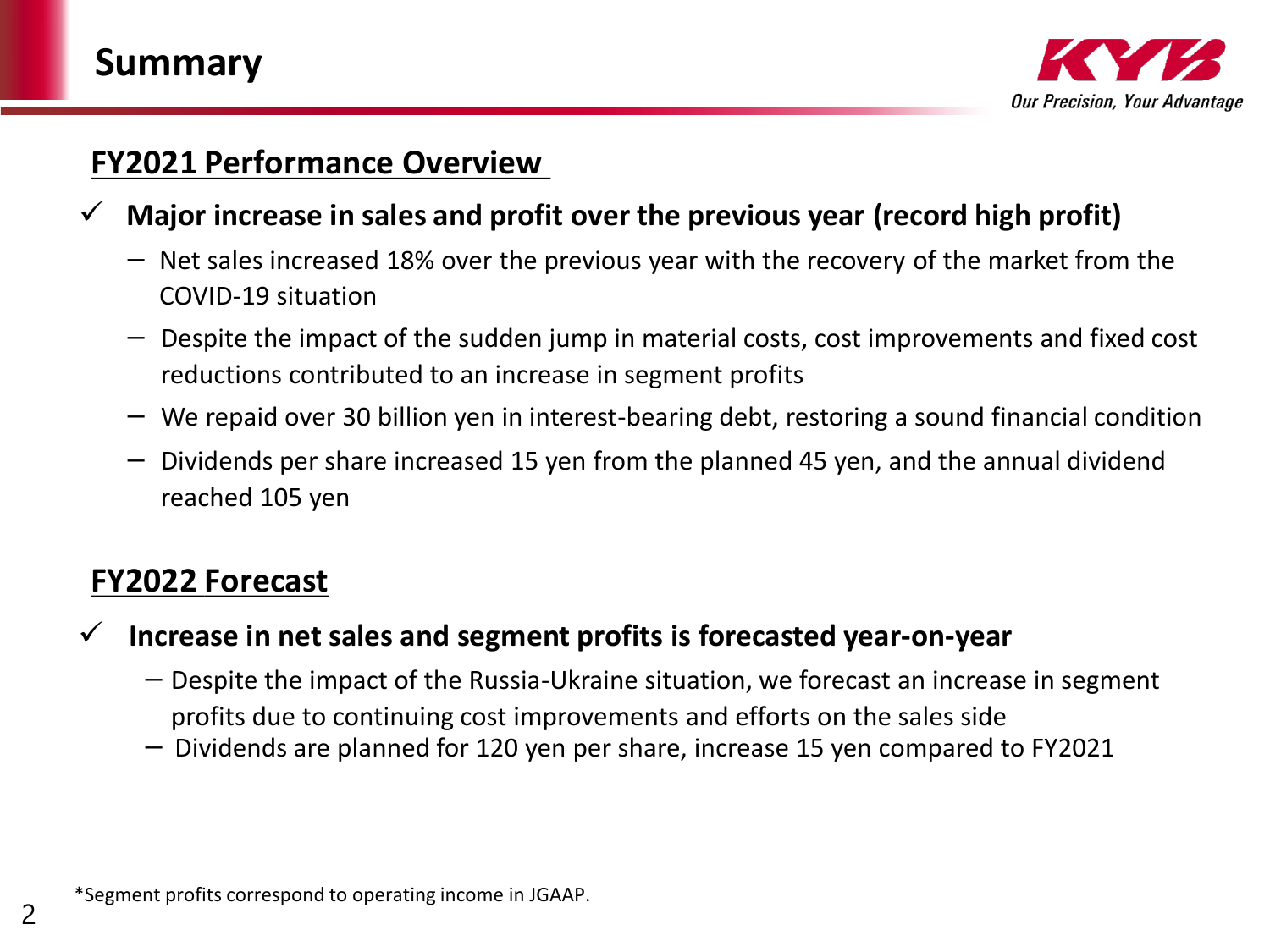## **FY2021 Financial Summary**



|                                                   |                         |                                    | <b>IFRS</b>      |                  |                  |                    | <b>Differences</b> |  |  |  |
|---------------------------------------------------|-------------------------|------------------------------------|------------------|------------------|------------------|--------------------|--------------------|--|--|--|
| (¥ Billion)                                       | <b>FY2020</b><br>actual | FY2021<br>forecast<br>(as of Feb.) | 1H               | 2H               | FY2021<br>actual | Previous<br>period | Forecast           |  |  |  |
| Net sales                                         | 328.0                   | 380.0                              | 185.9            | 202.5            | 388.4            | 60.4               | 8.4                |  |  |  |
| Segment profits*<br>[Segment profits ratio]       | 13.3<br>[4.1%]          | 23.5<br>[6.2%]                     | 11.7<br>[6.3%]   | 13.0<br>[6.4%]   | 24.7<br>[6.4%]   | 11.4               | 1.2                |  |  |  |
| Operating profit                                  | 18.3                    | 28.0                               | 13.8             | 16.2             | 30.0             | 11.7               | 2.0                |  |  |  |
| Profit attributable to<br>owners of the parent    | 17.1                    | 19.0                               | 9.5              | 13.0             | 22.5             | 5.5                | 3.5                |  |  |  |
| Dividend (¥)                                      | 75                      | 90                                 | 45               | 60               | 105              | 30                 | 15                 |  |  |  |
| FOREX (Average) (¥)<br>JPY/US\$<br><b>JPY/EUR</b> | 106.06<br>123.69        | 110.33<br>129.21                   | 109.80<br>130.89 | 114.96<br>130.23 | 112.38<br>130.56 |                    |                    |  |  |  |

\*Segment profits correspond to operating income in JGAAP.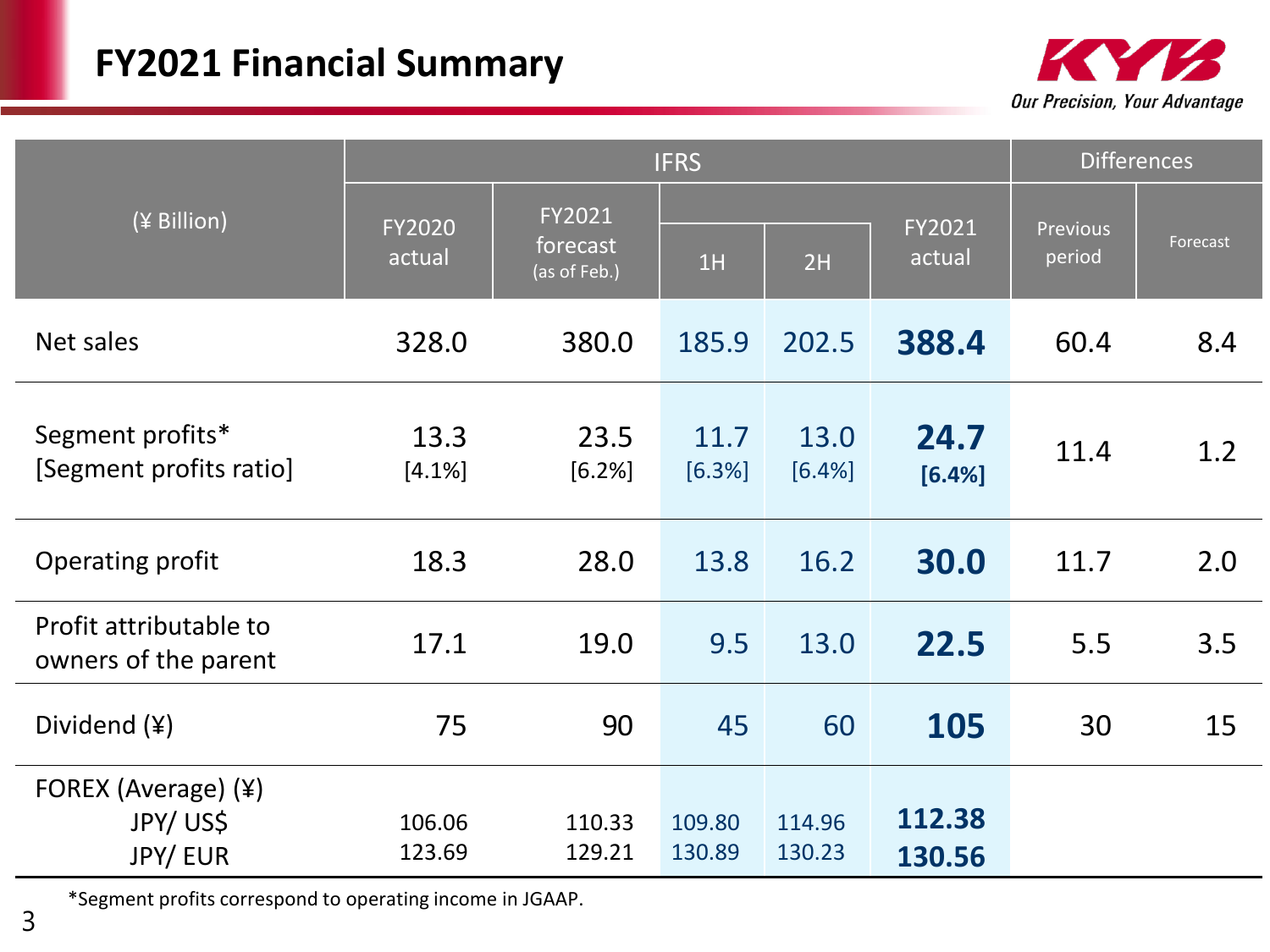#### **FY2021 Performance (Net Sales)**



| (¥ Billion)            |       |       |                  | <b>Net Sales</b> |       |                         |             |
|------------------------|-------|-------|------------------|------------------|-------|-------------------------|-------------|
|                        | 1H    | 2H    | FY2020<br>actual | 1H               | 2H    | <b>FY2021</b><br>actual | Differences |
| <b>AC</b>              | 81.8  | 115.6 | 197.5            | 111.0            | 121.8 | 232.8                   | 35.3        |
| HC                     | 51.1  | 66.2  | 117.3            | 68.0             | 73.6  | 141.6                   | 24.3        |
| Aircraft<br>Components | 1.9   | 2.0   | 3.9              | 1.9              | 1.8   | 3.7                     | (0.2)       |
| <b>Others</b>          | 4.0   | 5.4   | 9.4              | 5.0              | 5.3   | 10.3                    | 0.9         |
| Total                  | 138.8 | 189.2 | 328.0            | 185.9            | 202.5 | 388.4                   | 60.4        |
|                        |       |       |                  |                  |       |                         |             |

AC: Automotive Components HC: Hydraulic Components Others: Special-purpose vehicles, electronic components, etc.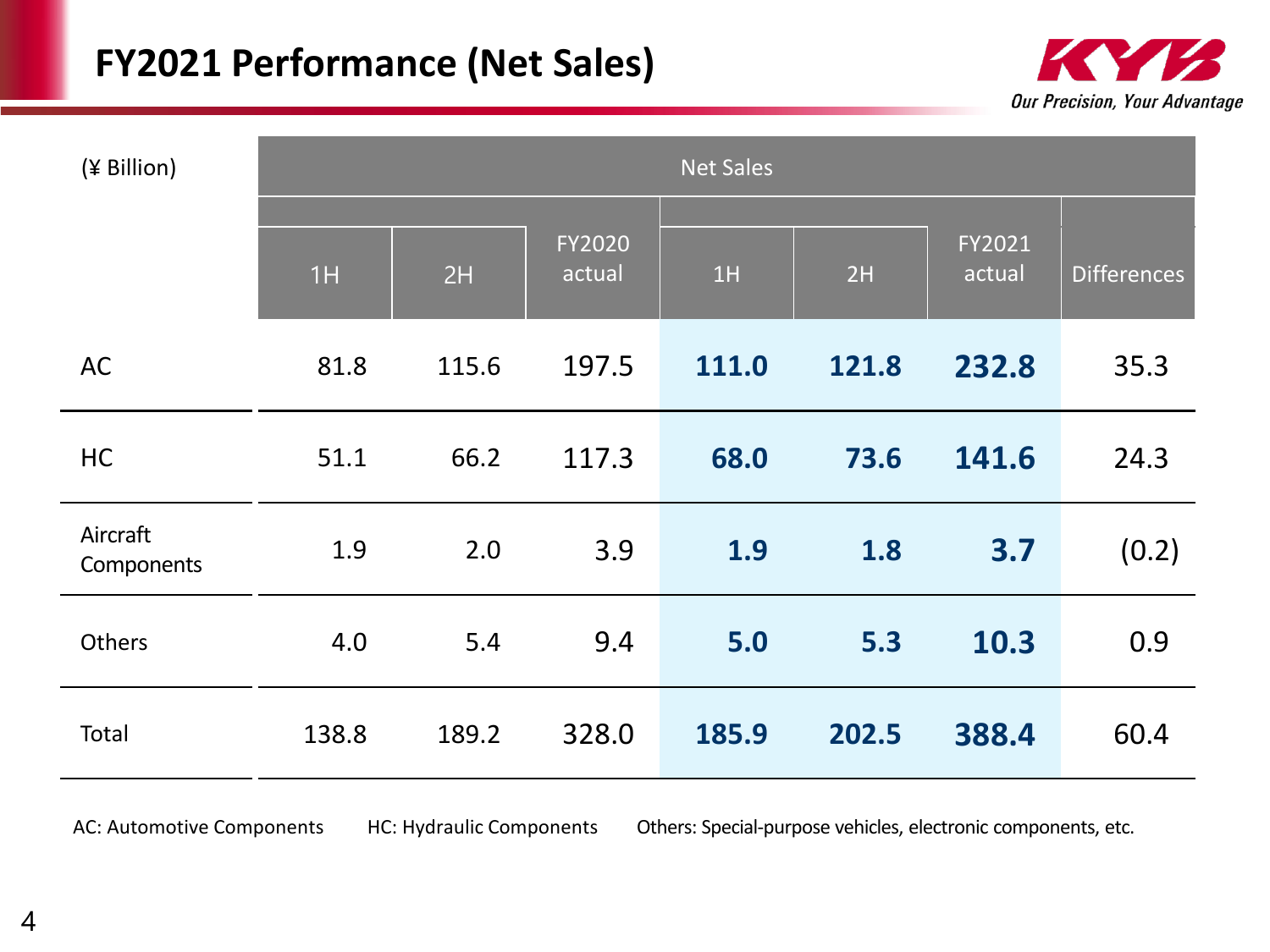#### **FY2021 Performance (Segment Profits)**



| (¥ Billion)            |       |       |                  | <b>Net Sales</b> |       |                  |                    |
|------------------------|-------|-------|------------------|------------------|-------|------------------|--------------------|
|                        | 1H    | 2H    | FY2020<br>actual | 1H               | 2H    | FY2021<br>actual | <b>Differences</b> |
| <b>AC</b>              | (1.3) | 9.5   | 8.2              | 7.1              | 8.3   | 15.4             | 7.2                |
| HC                     | 0.5   | 6.1   | 6.6              | 5.9              | 6.5   | 12.4             | 5.8                |
| Aircraft<br>Components | (0.8) | (1.6) | (2.5)            | (1.9)            | (2.1) | (4.0)            | (1.5)              |
| Others                 | 0.3   | 0.8   | 1.0              | 0.5              | 0.4   | 0.9              | (0.1)              |
| Total                  | (1.4) | 14.7  | 13.3             | 11.7             | 13.1  | 24.7             | 11.4               |
|                        |       |       |                  |                  |       |                  |                    |

AC: Automotive Components HC: Hydraulic Components Others: Special-purpose vehicles, electronic components, etc.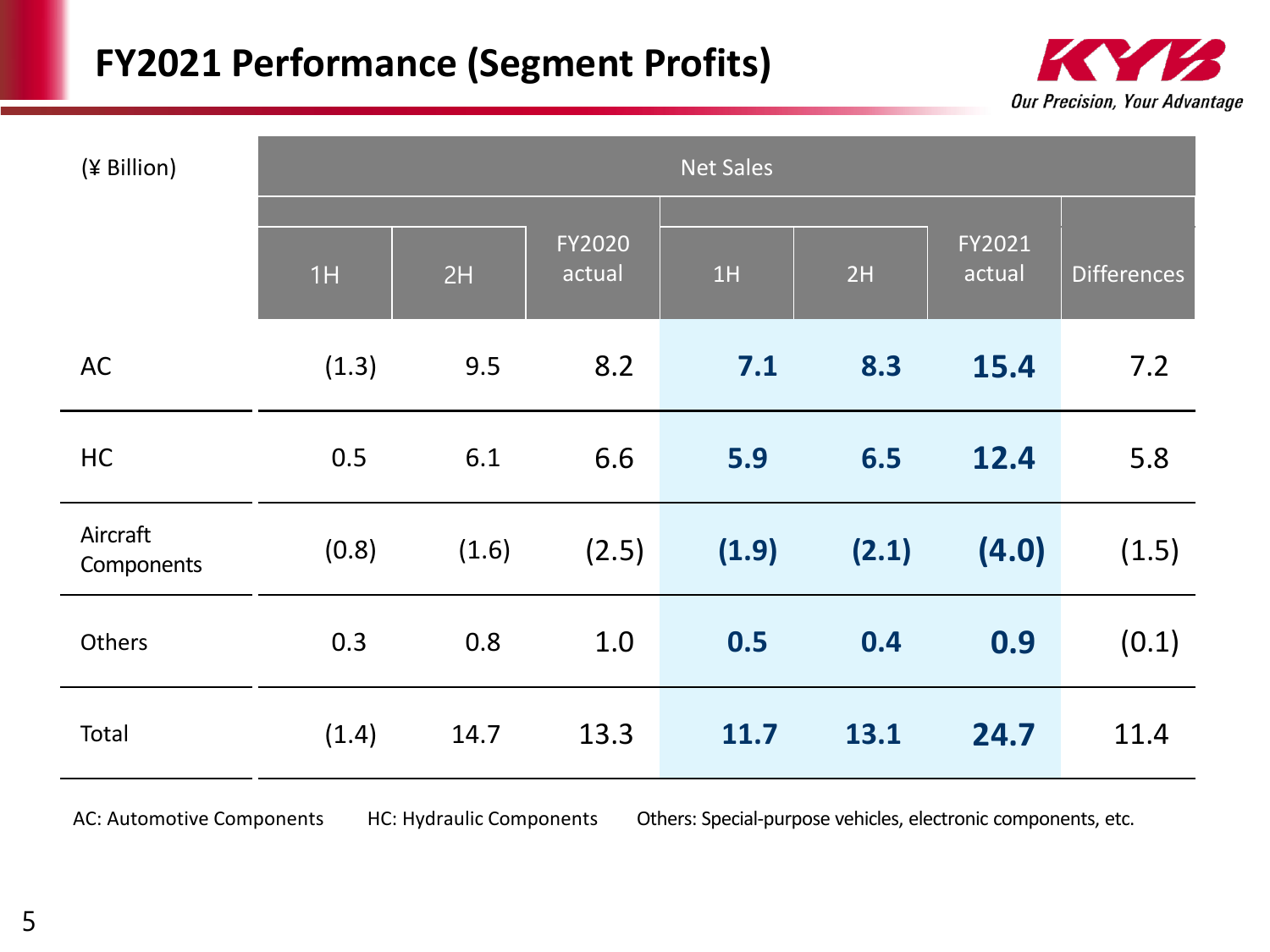

| (¥ Billion)                                                               | Mar. 31, 2021 | Mar. 31, 2022 | <b>Differences</b> |
|---------------------------------------------------------------------------|---------------|---------------|--------------------|
| Current assets                                                            | 236.3         | 240.4         | 4.2                |
| Non-current assets                                                        | 190.4         | 193.8         | 3.4                |
| <b>Total assets</b>                                                       | 426.6         | 432.2         | 7.6                |
| <b>Current liabilities (Note)</b>                                         | 204.5         | 198.4         | (6.1)              |
| Non-current liabilities (Note)                                            | 105.4         | 74.9          | (30.5)             |
| <b>Total liabilities</b>                                                  | 309.9         | 273.3         | (36.6)             |
| Equity attributable to owners of the<br>parent company                    | 110.7         | 153.4         | 42.7               |
| Non-controlling interest                                                  | 6.0           | 7.5           | 1.5                |
| <b>Total capital</b>                                                      | 116.7         | 160.9         | 44.2               |
| <b>Total capital and liabilities</b>                                      | 426.6         | 432.2         | 7.6                |
| (Note)<br>Long-term debt                                                  | 124.8         | 90.9          | (34.0)             |
| Provisions for product warranties<br>related to vibration control dampers | 22.3          | 13.6          | (8.8)              |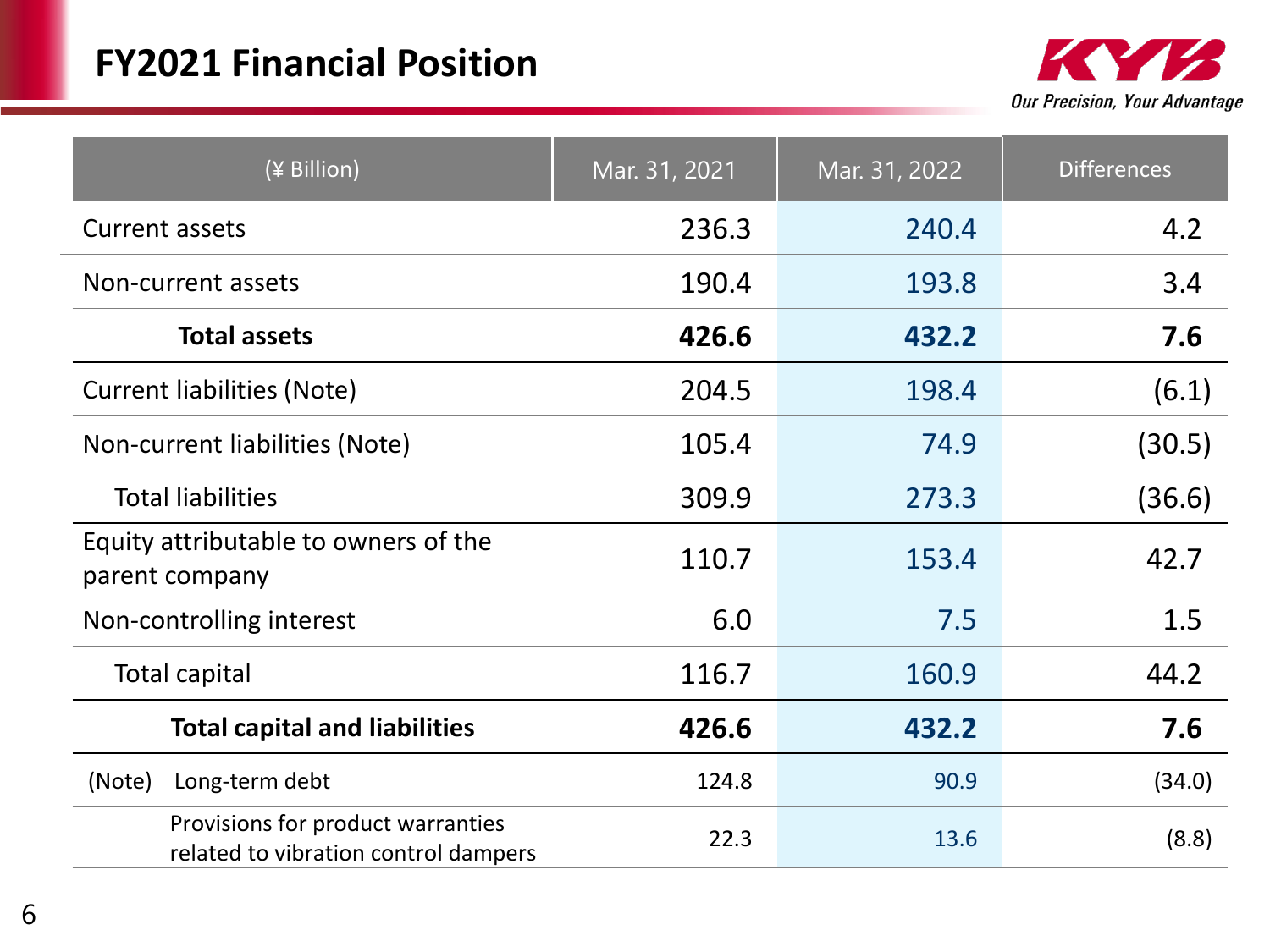

**Differences** Previous period

|              | 388.4         | $\mathcal{L}_{\mathcal{A}}$ | Other                 | 32.8% |
|--------------|---------------|-----------------------------|-----------------------|-------|
| 328.0        | 55.7          |                             | Southeast             | 33.6% |
| 42.0         | 28.9<br>37.8  | $\mathbb{R}^3$              | Asia                  |       |
| 21.7<br>36.6 | 35.5          | $\mathcal{L}_{\mathcal{A}}$ | China                 | 3.2%  |
| 31.2<br>51.9 | 65.9          |                             | <b>America</b>        | 13.7% |
|              |               |                             |                       |       |
| 144.8        | 164.6         |                             | $\blacksquare$ Europe | 27.1% |
|              |               | $\mathbb{R}^n$              | Japan                 | 13.7% |
| FY2020       | <b>FY2021</b> |                             |                       |       |
| actual       | actual        |                             |                       |       |

実績

## Overseas Sales Ratio  $55.9\% \Rightarrow 57.6\%$

実績

(¥ Billion)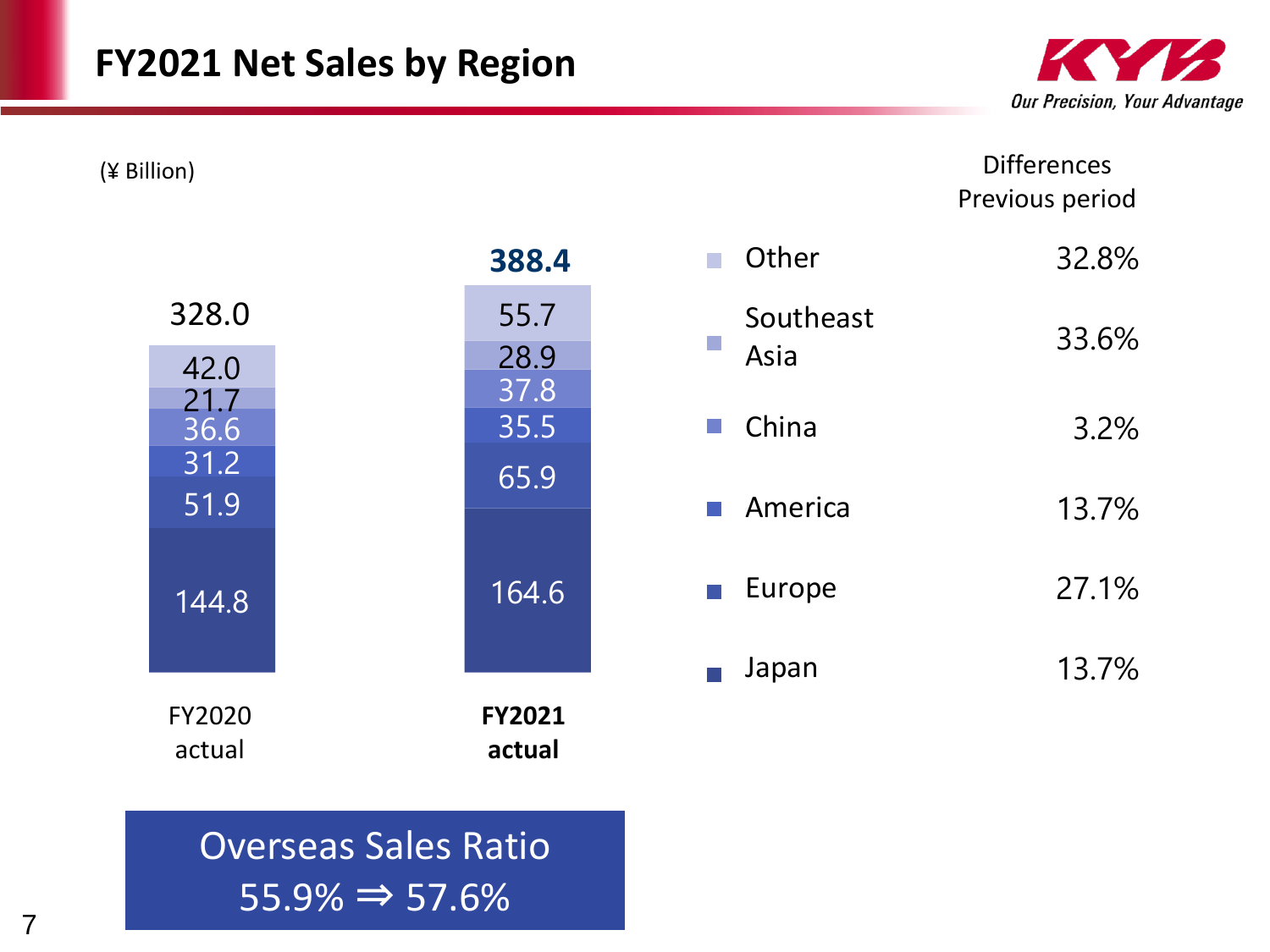## **FY2021 Changes in Operating Profit**

#### **(Comparison with previous period)**



(¥ Billion)

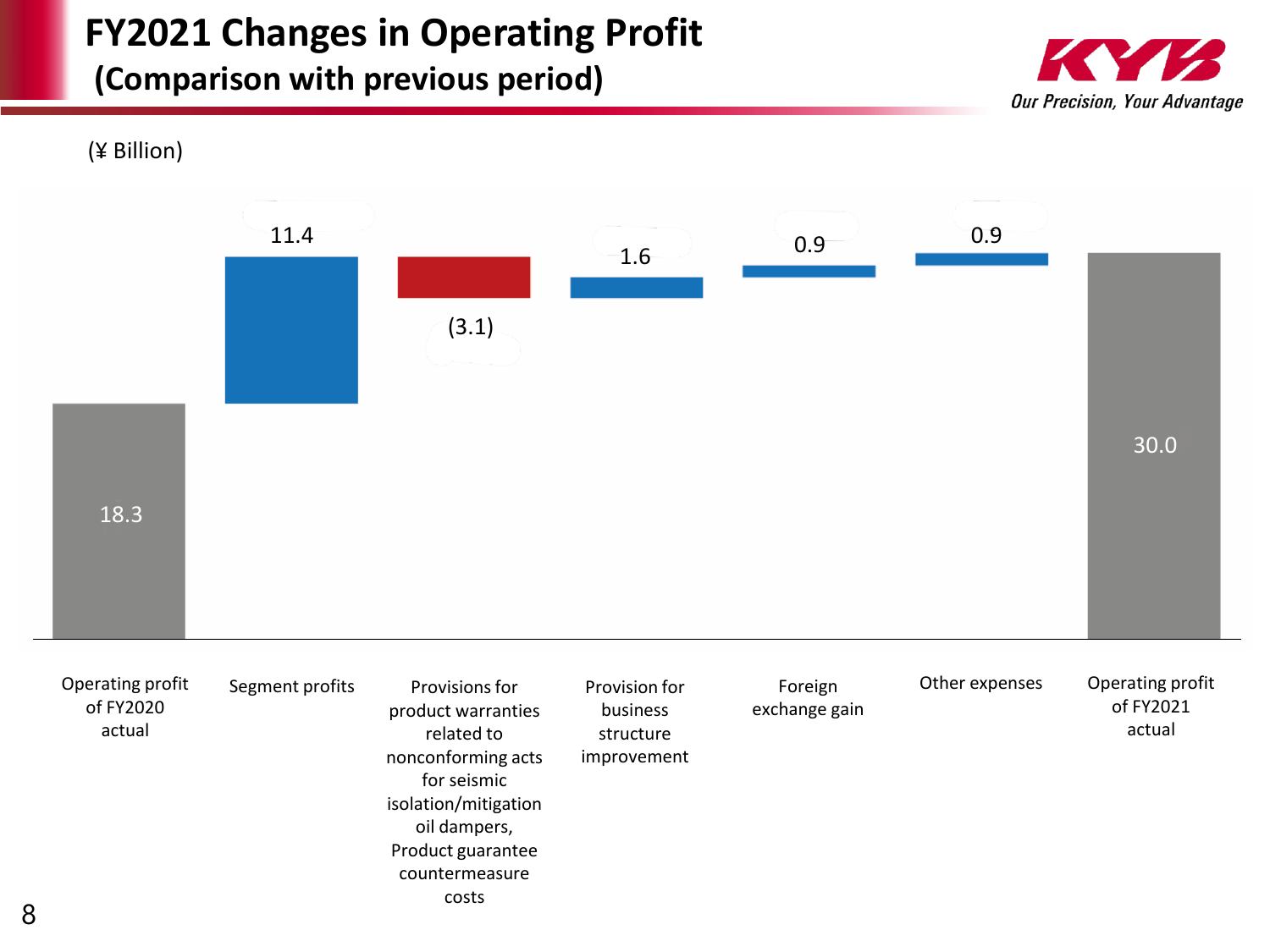## **Progress Plan for Bringing Nonconforming Seismic Isolation/Mitigation Dampers up to Conformity**



#### **Breakdown of Remaining Items to Bring up to Conformity**

|                                                                                                 | As of end of<br>Apr. 2022 |
|-------------------------------------------------------------------------------------------------|---------------------------|
| Work completed                                                                                  | 965 buildings<br>[97.3%]  |
| Exchange work ongoing                                                                           | 5 buildings<br>[0.5%]     |
| Waiting for construction work to start, construction<br>schedule being adjusted                 | 11 buildings<br>$[1.1\%]$ |
| On manufacturing standby to align with the<br>construction schedule                             | 1 buildings<br>$[0.1\%]$  |
| Under administrative coordination                                                               | 1 buildings<br>$[0.1\%]$  |
| Coordinating details with the relevant persons<br>regarding bringing the items up to conformity | 8 buildings<br>[0.8%]     |
| Total                                                                                           | 991 buildings             |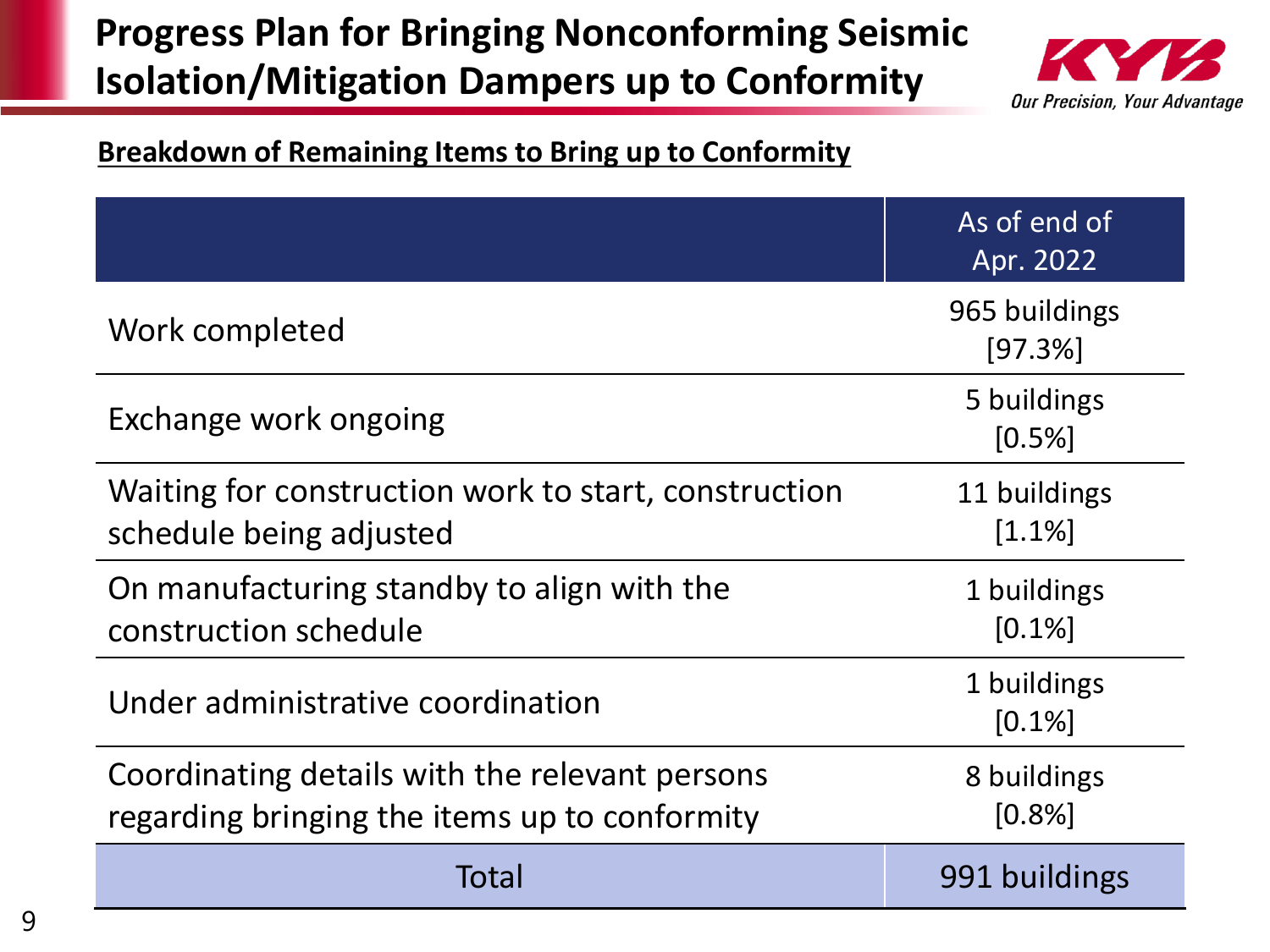

|                                                |                  | <b>IFRS</b>               |                         |  |  |  |
|------------------------------------------------|------------------|---------------------------|-------------------------|--|--|--|
| (¥ Billion)                                    | FY2021<br>Actual | <b>FY2022</b><br>Forecast | <b>Previous</b><br>year |  |  |  |
| Net sales                                      | 388.4            | 410.0                     | 21.6                    |  |  |  |
| Segment profits*<br>[Segment profits ratio]    | 24.7<br>[6.4%]   | 26.5<br>[6.5%]            | 1.8                     |  |  |  |
| Operating profit                               | 30.0             | 26.5                      | (3.5)                   |  |  |  |
| Profit attributable to owners of the<br>parent | 22.5             | 18.0                      | (4.5)                   |  |  |  |
| Dividend $(*)$                                 | 105              | 120                       | 15                      |  |  |  |
| FOREX (Average) (¥)<br>JPY/US\$<br>JPY/ EUR    | 112.38<br>130.56 | 120.00<br>130.00          |                         |  |  |  |

\*Segment profits correspond to operating income in JGAAP.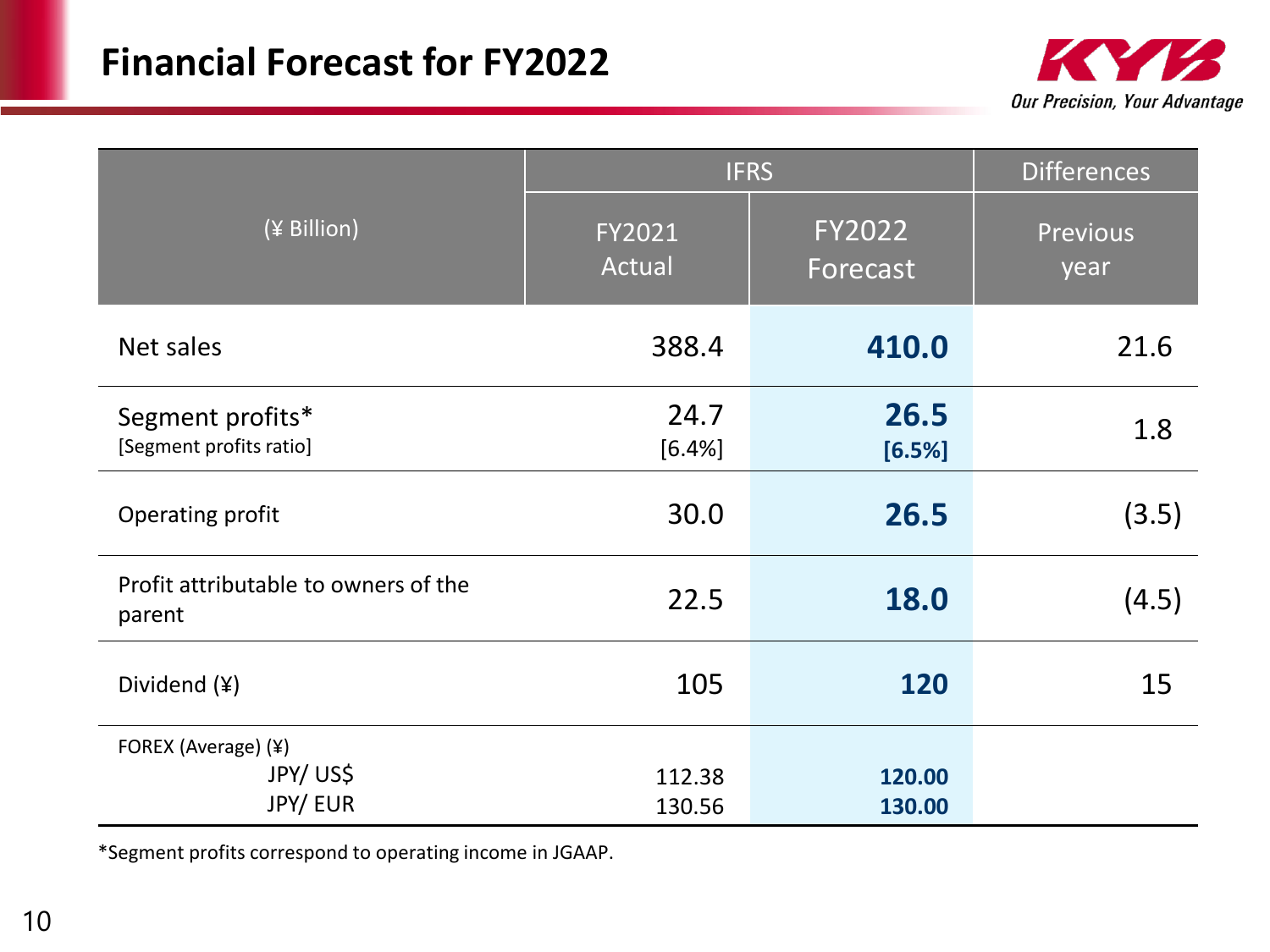

| (¥ Billion)            |                  | <b>Net Sales</b>   |             |                  | <b>Segment Profits</b> |                    |
|------------------------|------------------|--------------------|-------------|------------------|------------------------|--------------------|
|                        | FY2021<br>actual | FY2022<br>forecast | Differences | FY2021<br>actual | FY2022<br>forecast     | <b>Differences</b> |
| <b>AC</b>              | 232.8            | 255.7              | 22.9        | 15.4             | 16.9                   | 1.5                |
| <b>HC</b>              | 141.6            | 139.3              | (2.3)       | 12.4             | 9.9                    | (2.5)              |
| Aircraft<br>Components | 3.7              | 4.7                | 1.0         | (4.0)            | (1.2)                  | 2.8                |
| <b>Others</b>          | 10.3             | 10.3               |             | 0.9              | 0.9                    |                    |
| Total                  | 388.4            | 410.0              | 21.6        | 24.7             | 26.5                   | 1.8                |

AC: Automotive Components HC: Hydraulic Components Others: Special-purpose vehicles, electronic components, etc.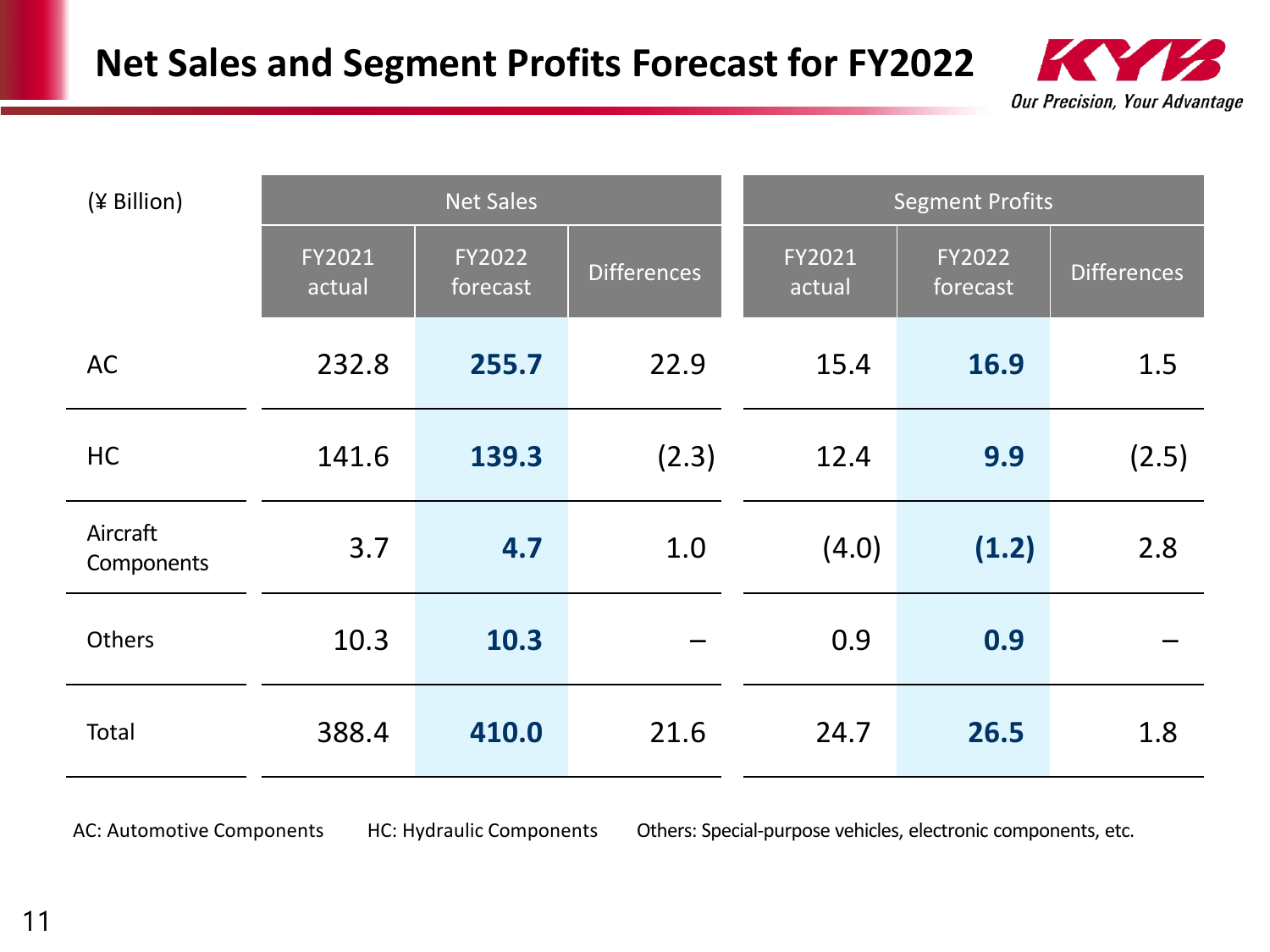## **Changes in Equity and Dividends**





- $\checkmark$  Along with the recovery in performance in FY2020, we are currently continuing to resume and increase dividends.
- $\checkmark$  Going forward, we forecast the stabilization of shareholders' equity and will enforce a policy of increasing returns to shareholders.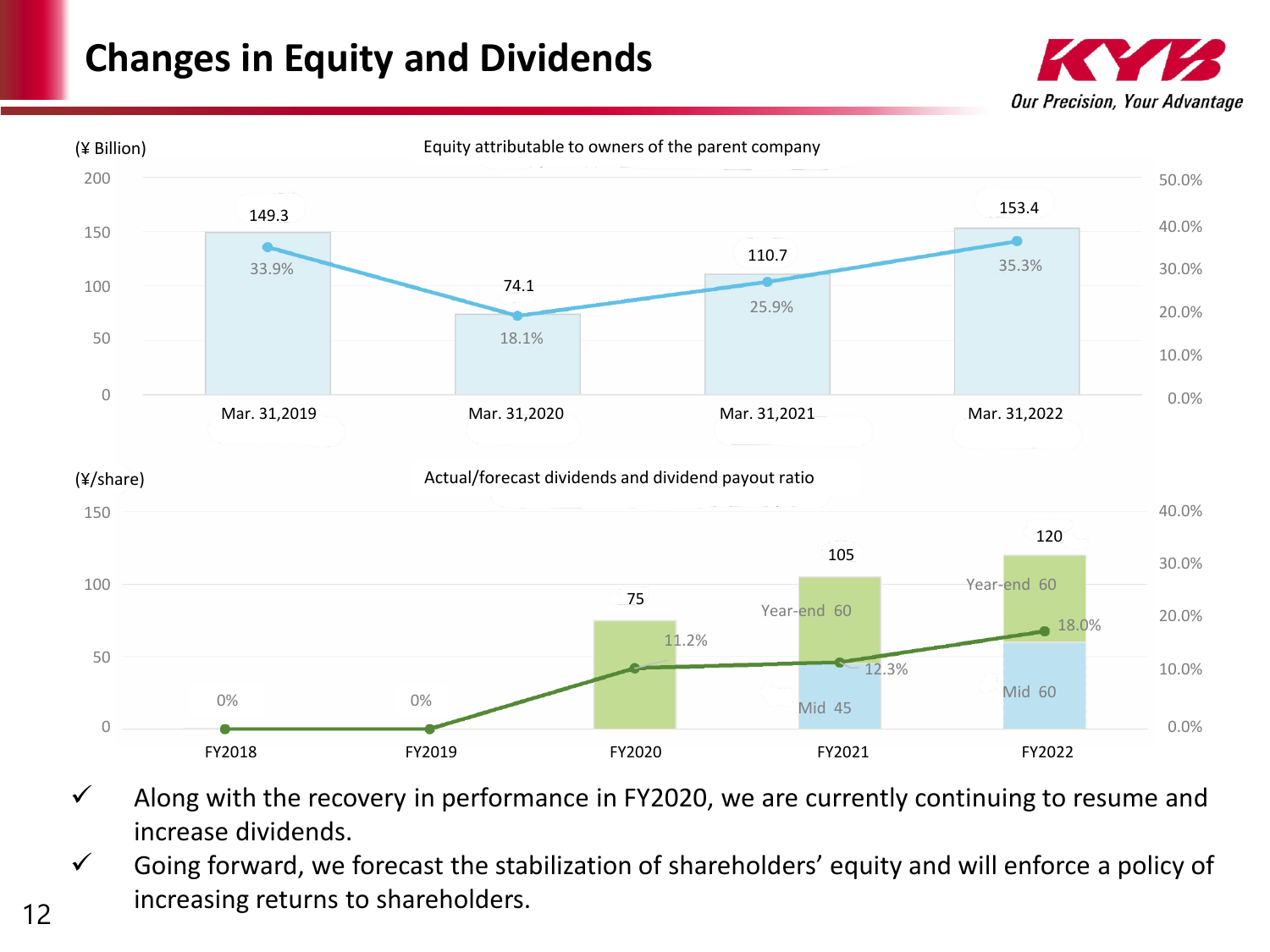# **Our Precision, Your Advantage**

#### **Cautionary Statement**

This report contains forward-looking statements, including KYB's plans and strategies, as well as statements that report historical results. Forward-looking statements involve such known and unknown risks and uncertainties as economic conditions; currency exchange rates; laws, regulations, and government policies; and political instability in principal markets.

For further information, please contact: Public Relations & IR Sect., Executive Office Div. Tel: +81-3-3435-3580 E-mail: kyb-ir@kyb.co.jp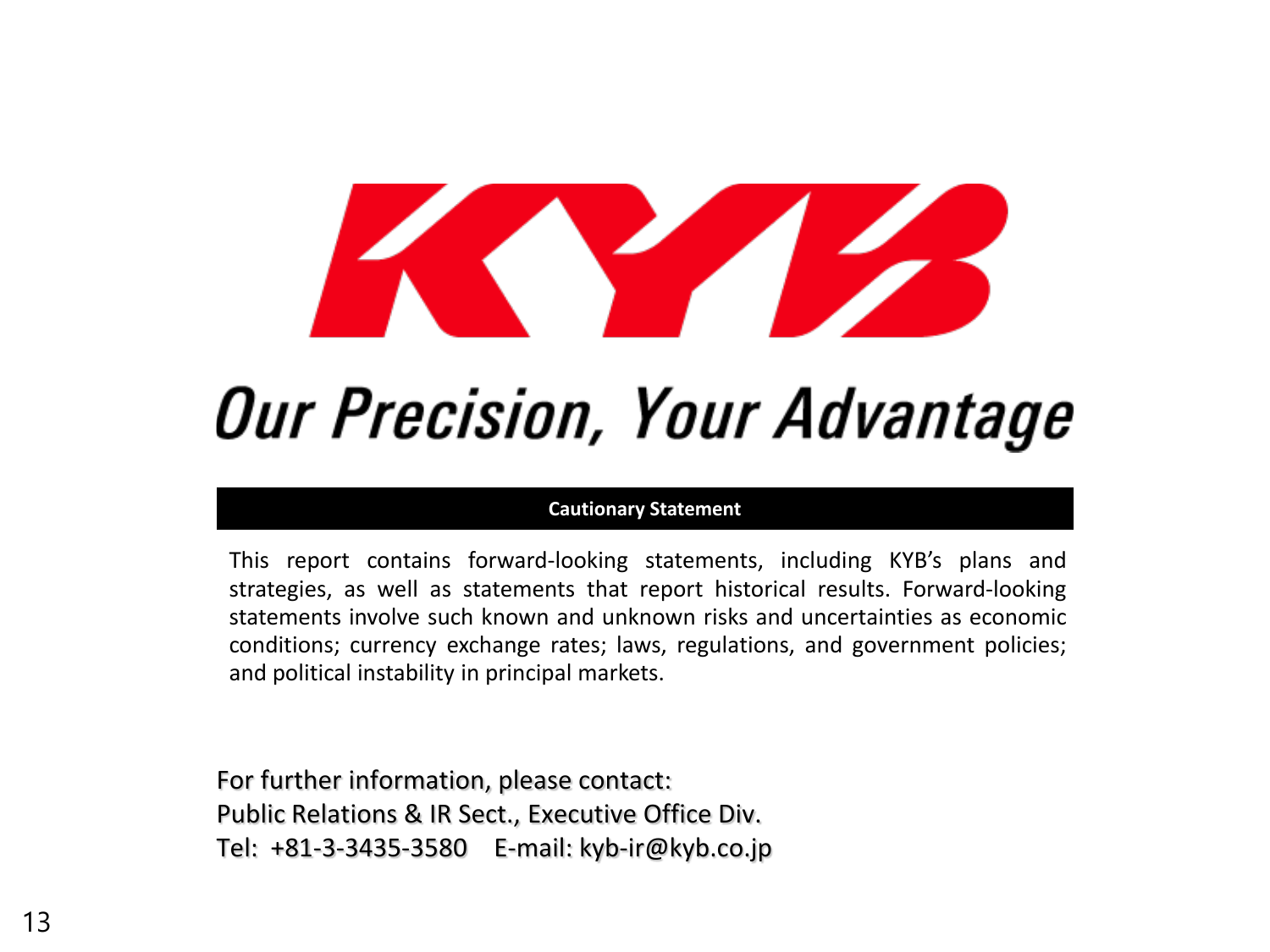#### **Appendix FY2021 Net Sales and Segment Profits**



| (¥ Billion)                               |                  | <b>Net Sales</b> |                    | <b>Segment Profits</b> |                  |             |  |
|-------------------------------------------|------------------|------------------|--------------------|------------------------|------------------|-------------|--|
|                                           | FY2020<br>actual | FY2021<br>actual | <b>Differences</b> | FY2020<br>actual       | FY2021<br>actual | Differences |  |
| <b>AC</b>                                 | 197.5            | 232.9            | 35.4               | 8.2                    | 15.4             | 7.2         |  |
| Shock absorbers for automobiles           | 142.7            | 169.2            | 26.5               |                        |                  |             |  |
| Shock absorbers for motorcycles           | 26.1             | 34.9             | 8.8                |                        |                  |             |  |
| Hydraulic equipment for<br>automobiles    | 24.8             | 23.9             | (0.9)              |                        |                  |             |  |
| Others                                    | 3.9              | 4.9              | 1.0                |                        |                  |             |  |
| HC                                        | 117.3            | 141.6            | 24.3               | 6.6                    | 12.4             | 5.8         |  |
| Hydraulic equipment for<br>industrial use | 104.0            | 128.7            | 24.7               |                        |                  |             |  |
| System products                           | 6.0              | 4.6              | (1.4)              |                        |                  |             |  |
| Others                                    | 7.4              | 8.2              | 0.8                |                        |                  |             |  |
| <b>Aircraft Components</b>                | 3.9              | 3.7              | (0.2)              | (2.5)                  | (4.0)            | (1.5)       |  |
| <b>Others</b>                             | 9.4              | 10.3             | 0.9                | 1.0                    | 0.9              | (0.1)       |  |
| Total                                     | 328.0            | 388.4            | 60.4               | 13.3                   | 24.7             | (11.4)      |  |

AC: Automotive Components HC: Hydraulic Components Others: Special-purpose vehicles, electronic components, etc.

14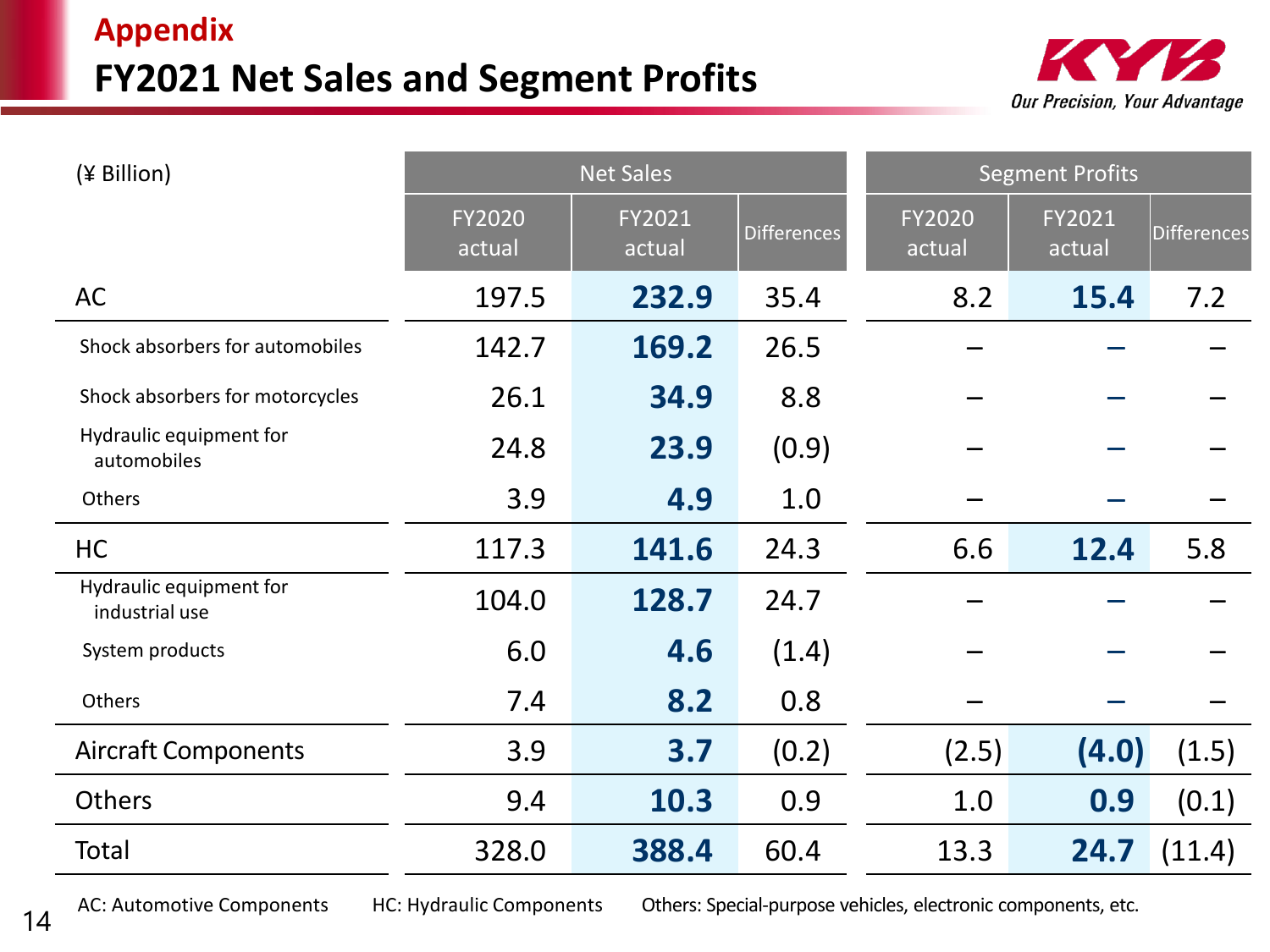## **Appendix Net Sales by Region**



|            | (¥ Billion) |       | FY2020 |        |              |       | FY2021  |               |              |
|------------|-------------|-------|--------|--------|--------------|-------|---------|---------------|--------------|
|            |             | AC    | HC     | Others | <b>Total</b> | AC    | HC      | <b>Others</b> | <b>Total</b> |
| Japan      | 1st Half    | 22.1  | 35.3   | 4.6    | 62.0         | 27.8  | 46.4    | 5.3           | 79.4         |
|            | 2nd Half    | 32.7  | 44.6   | 5.4    | 82.8         | 30.9  | 49.9    | 4.4           | 85.1         |
|            | Total       | 54.9  | 79.9   | 10.0   | 144.9        | 58.7  | 96.3    | 9.6           | 164.6        |
| Europe     | 1st Half    | 19.4  | 1.9    | 0.0    | 21.4         | 28.9  | 3.7     | 0.0           | 32.6         |
|            | 2nd Half    | 27.8  | 2.7    | 0.0    | 30.5         | 28.6  | 4.8     | 0.0           | 33.3         |
|            | Total       | 47.3  | 4.6    | 0.0    | 51.9         | 57.4  | 8.5     | 0.0           | 65.9         |
| America    | 1st Half    | 11.0  | 2.5    | 0.6    | 14.2         | 13.1  | 3.6     | 0.3           | 17.0         |
|            | 2nd Half    | 13.0  | 3.7    | 0.3    | 17.0         | 14.5  | 3.7     | 0.3           | 18.5         |
|            | Total       | 24.0  | 6.3    | 0.9    | 31.2         | 27.6  | 7.2     | 0.6           | 35.5         |
| China      | 1st Half    | 8.5   | 7.8    | 0.0    | 16.3         | 9.2   | 8.0     | 0.0           | 17.2         |
|            | 2nd Half    | 9.9   | 10.3   | 0.0    | 20.3         | 11.5  | 9.1     | 0.0           | 20.6         |
|            | Total       | 18.4  | 18.2   | 0.0    | 36.6         | 20.7  | 17.0    | 0.0           | 37.8         |
| South East | 1st Half    | 6.9   | 0.8    | 0.0    | 7.7          | 11.9  | $1.5\,$ | 0.0           | 13.5         |
| Asia       | 2nd Half    | 12.9  | 1.1    | 0.0    | 13.9         | 13.7  | 1.8     | 0.0           | 15.5         |
|            | Total       | 19.8  | 1.8    | 0.0    | 21.7         | 25.6  | 3.3     | 0.0           | 28.9         |
| Others     | 1st Half    | 13.8  | 2.8    | 0.7    | 17.3         | 20.0  | 4.8     | 1.4           | 26.2         |
|            | 2nd Half    | 19.3  | 3.7    | 1.6    | 24.7         | 22.7  | 4.5     | 2.3           | 29.5         |
|            | Total       | 33.1  | 6.5    | 2.3    | 42.0         | 42.7  | 9.2     | 3.7           | 55.7         |
| Total      | 1st Half    | 81.8  | 51.1   | 5.9    | 138.8        | 111.0 | 68.0    | 6.9           | 185.9        |
|            | 2nd Half    | 115.6 | 66.2   | 7.4    | 189.2        | 121.9 | 73.6    | 7.0           | 202.5        |
|            | Total       | 197.5 | 117.3  | 13.2   | 328.0        | 232.8 | 141.6   | 13.9          | 388.4        |